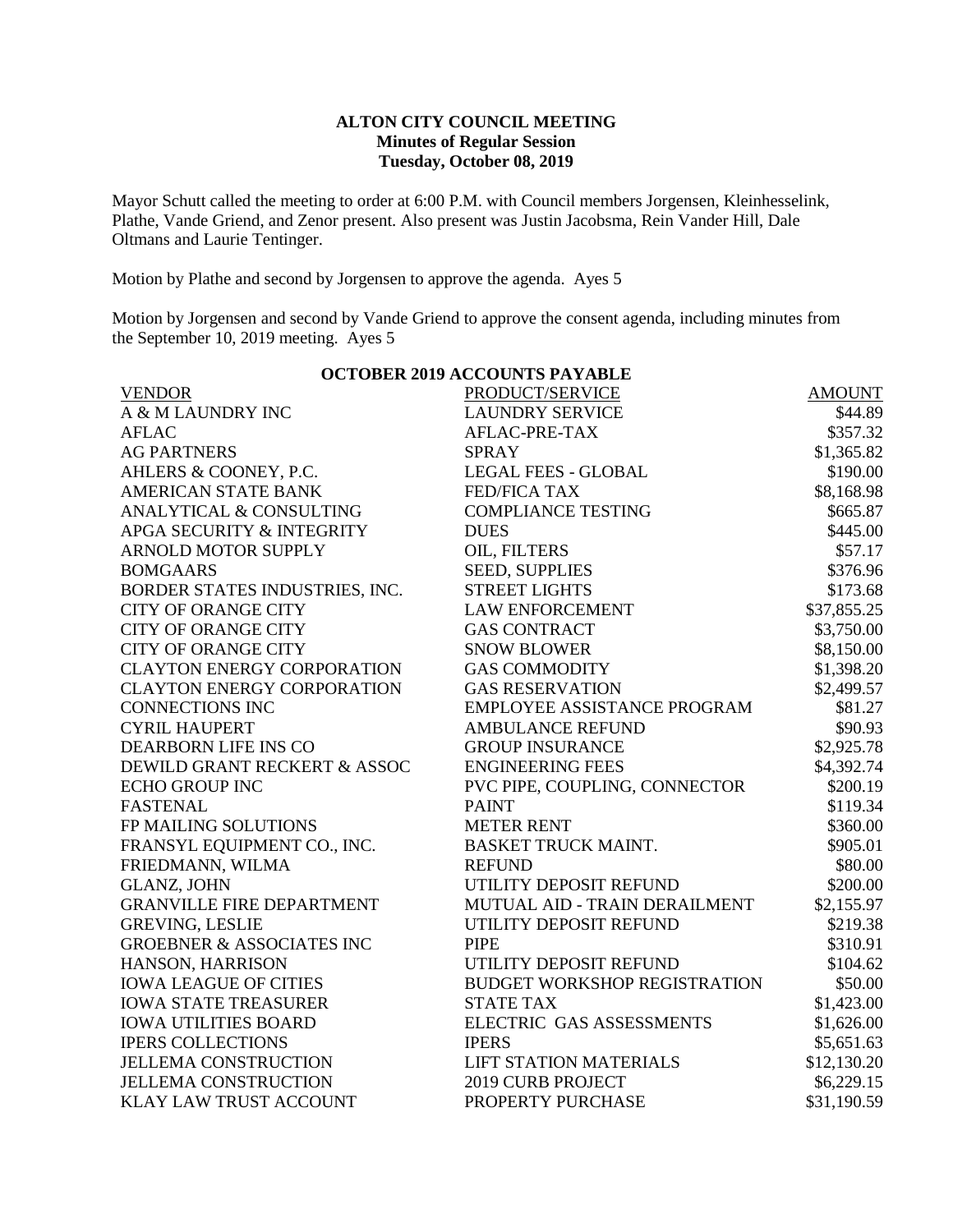| <b>KOPETSKYS ACE</b>            | <b>BATTERY, WRENCHES</b>       | \$44.51      |
|---------------------------------|--------------------------------|--------------|
| METERING & TECHNOLOGY SOL       | <b>METERS, ERTS</b>            | \$1,464.95   |
| MID AMERICAN ENERGY             | <b>STREET LIGHTS</b>           | \$233.06     |
| MISSOURI RIVER ENERGY SERVICES  | <b>ELECTRIC</b>                | \$34,374.50  |
| MISSOURI RIVER ENERGY SERVICES  | TECHNOLOGY DAYS REGISTRATION   | \$50.00      |
| MUNICIPAL UTILITY-BILLS         | <b>UTILITIES</b>               | \$2,104.30   |
| <b>NEAL CHASE LUMBER CO</b>     | TILLER, SUPPLIES               | \$642.71     |
| NO STREAKING INC                | <b>WINDOW CLEANING</b>         | \$87.00      |
| NORTHWEST IA LEAGUE OF CITIES   | <b>DUES</b>                    | \$25.00      |
| NOTEBOOM ELECTRIC               | CONNECTOR, PVC SWEEP, PVC PIPE | \$144.92     |
| ORANGE CITY MUNICIPAL UTILITIES | <b>BULK WATER</b>              | \$6,127.28   |
| ORANGE CITY FIRE DEPT           | MUTUAL AID - TRAIN DERAILMENT  | \$5,535.72   |
| <b>ORANGE CITY SANITATION</b>   | <b>GARBAGE HAULING</b>         | \$6,695.85   |
| <b>PAYROLL</b>                  | PAYROLL CHECKS ON 9/30/2019    | \$26,492.61  |
| <b>PCC</b>                      | <b>RESCUE BILLING</b>          | \$625.28     |
| PEFA, INC                       | <b>GAS COMMODITY</b>           | \$2,304.60   |
| POTTEBAUM, LEONARD              | <b>TRAVEL REIMBURSEMENT</b>    | \$156.90     |
| REHAB SYSTEMS INC.              | TELEVISING STORM SEWER         | \$300.00     |
| <b>RANDY SIMMELINK</b>          | <b>ELECTRIC REBATE</b>         | \$289.00     |
| <b>SIOUXLAND PRESS</b>          | <b>PUBLICATIONS</b>            | \$139.40     |
| T & L TOOLS                     | <b>BIT SET</b>                 | \$83.33      |
| THOMPSON INNOVATION             | LIFT STATION CONTROLS MAINT    | \$1,233.13   |
| <b>TOTAL MOTORS</b>             | <b>FIRE TRUCK REPAIRS</b>      | \$570.24     |
| TREASURER - STATE OF IOWA       | <b>WATER EXCISE TAX</b>        | \$1,397.00   |
| TREASURER - STATE OF IOWA       | <b>SALES TAX</b>               | \$2,016.00   |
| <b>U.S. POSTMASTER</b>          | <b>POSTAGE</b>                 | \$1,000.00   |
| UTILITY EQUIPMENT CO.           | WATER PIPE, CURB STOPS         | \$1,151.12   |
| <b>VECTOR</b>                   | <b>DUES</b>                    | \$7,241.31   |
| <b>VERIZON</b>                  | <b>CELL PHONES</b>             | \$259.56     |
| <b>VISA</b>                     | SUPPLIES, TRAINING             | \$528.52     |
| WELLMARK BLUE CROSS/BLUE SHIELD | <b>GROUP INSURANCE</b>         | \$9,247.64   |
| WESCO DISTRIBUTION, INC.        | TRANSFORMER, TRANSFORMER BASE  | \$7,286.70   |
| WEST IOWA TELEPHONE             | TELEPHONE, FAX, INTERNET       | \$581.46     |
| <b>WILLIAMS &amp; CO</b>        | <b>AUDIT</b>                   | \$3,000.00   |
| <b>ZIEGLER</b>                  | <b>ELEMENTS</b>                | \$97.37      |
|                                 | TOTAL ACCOUNTS PAYABLE CHECKS  | \$259,476.39 |

**AUDIT REPORT:** Justin Jacobsma from Williams and Company reviewed the June 30, 2019 Audit Report with the Council. In the Auditors opinion, the financial statements present fairly, and Justin stated the City Staff has done a thorough job reporting the finances as well as maintaining the City's financial position.

Motion by Kleinhesselink and second by Zenor to accept the annual financial audit for 2018-2019. Ayes 5

Jacobsma left at 6:10 PM.

**FISCAL YEAR 19 ANNUAL FINANCE REPORT:** The Council reviewed the Fiscal Year 2019 Annual Finance Report prepared by Oltmans.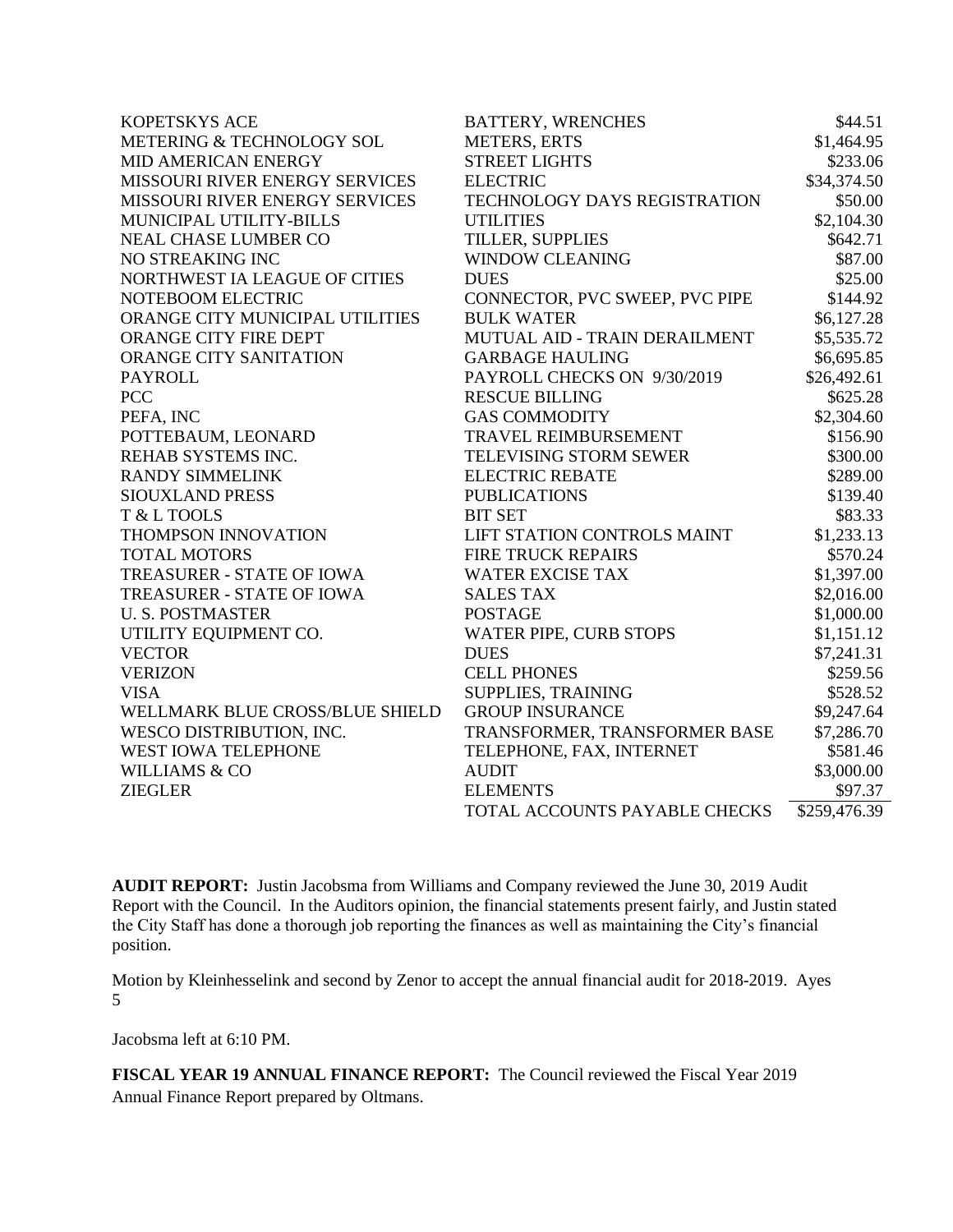**APGA:** Oltmans presented a Federal APGA Mutual Aid Agreement, which be at no cost to the City. In the event there was an emergency in the Natural Gas utility, there would be national mutual aid of personnel, equipment, and materials.

Motion by Zenor and second by Kleinhesselink to sign Federal APGA Mutual Aid Agreement. Ayes 5

## **TRANSFER OF FUNDS:**

**RESOLUTION 19-26 "A RESOLUTION OF THE CITY COUNCIL OF ALTON, IOWA TRANSFERRING FUNDS FROM THE LOCAL OPTION SALES TAX FUND TO THE CAPITAL BUILDING FUND"** was introduced and moved for adoption by Council Member Jorgensen. Vande Griend seconded the motion to adopt.

On roll call vote: Ayes: Jorgensen, Kleinhesselink, Plathe, Vande Griend, Zenor Nays: None

Whereupon the Mayor declared the Resolution duly adopted.

## **RESOLUTION 19-27 "A RESOLUTION OF THE CITY COUNCIL OF ALTON, IOWA TRANSFERRING FUNDS FROM THE GENERAL FUND TO THE CAPITAL EQUIPMENT**

**FUND"** was introduced and moved for adoption by Council Member Kleinhesselink. Jorgensen seconded the motion to adopt.

On roll call vote: Ayes: Jorgensen, Kleinhesselink, Plathe, Vande Griend, Zenor Nays: None

Whereupon the Mayor declared the Resolution duly adopted.

**PERSONNEL:** The City's janitor resigned and Oltmans placed an ad in the paper. Council discussed a starting wage for a new janitor.

**WASTEWATER SERVICE CONNECTION ABATEMENT:** Oltmans informed the Council of a business that constructed a new building and has not connected sewer service to the building per the requirements outlined in the City's Code of Ordinances. Oltmans has communicated with the owner verbally and by certified mail to abate the issue, but no work has been completed. The City Attorney recommends that the City issue an official notice to abate the violation if not cured timely.

**RESOLUTION 19-29 "RESOLUTION AUTHORIZING ISSUANCE OF OFFICIAL NOTICE TO ABATE VIOLATION OF TITLE 2, CHAPTER 2, ARTICLE 4, SECTION 4.06 AND FOR ASSESSMENT AND CERTIFICATION OF COSTS OF ABATEMENT OF VIOLATION TO THE SIOUX COUNTY AUDITOR TO BE COLLECTED AS GENERAL PROPERTY TAXES"**  was introduced and moved for adoption by Council Member Plathe. Zenor seconded the motion to adopt.

On roll call vote: Ayes: Jorgensen, Kleinhesselink, Plathe, Vande Griend, Zenor Nays: None

Whereupon the Mayor declared the Resolution duly adopted.